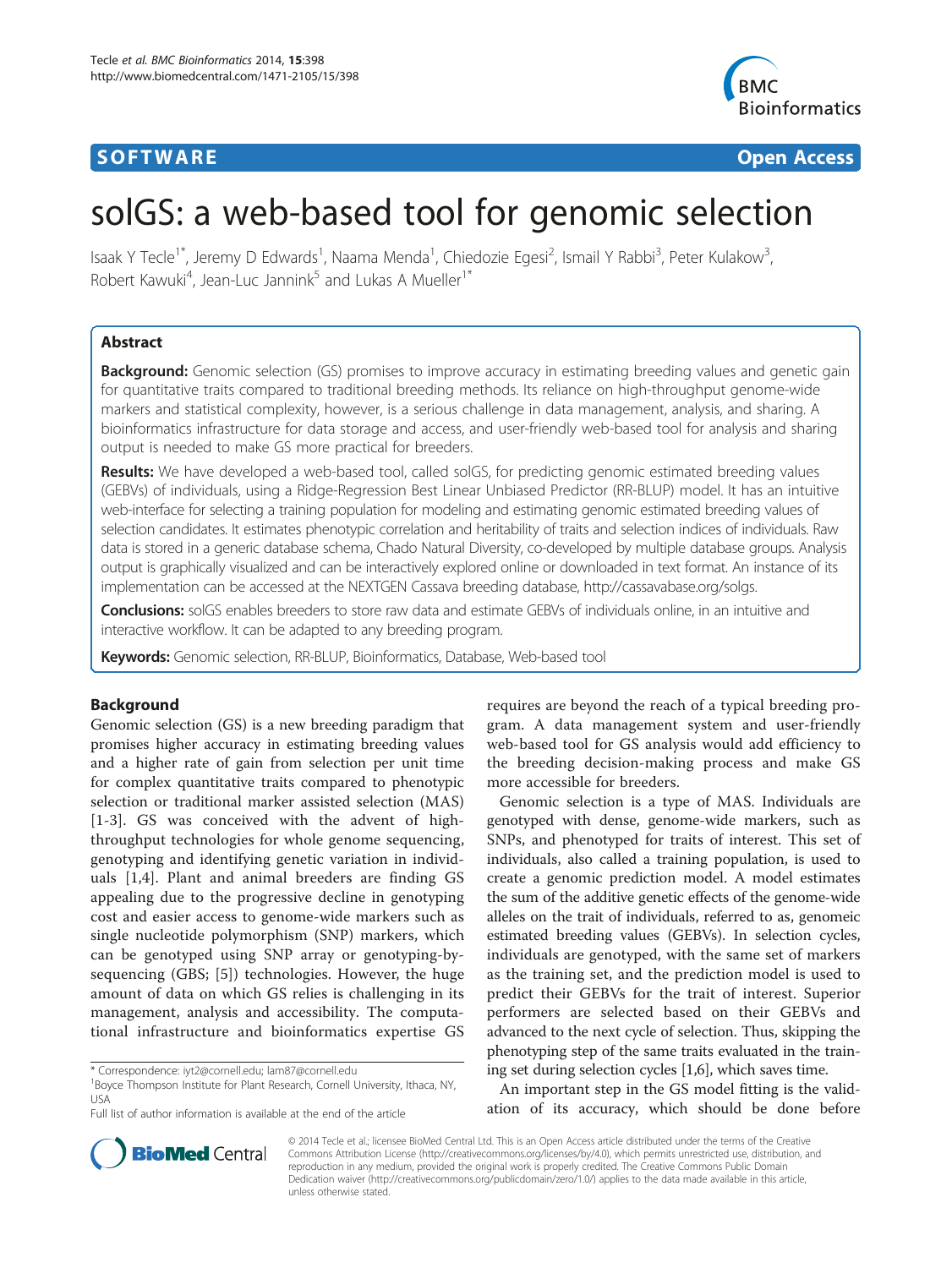selecting candidates based on GEBVs. The most common approach is to estimate the correlation between GEBVs and observed phenotypes of individuals in the validation set [\[7](#page-7-0)]. A validation set can comprise of 10 - 30% of random individuals from the training set [\[7-9](#page-7-0)]. The GEBVs of the validation set are estimated using a model created based on the rest of the training set. 10 or more fold cross-validation tests are done; each time the validation set contains different individuals.

Genomic selection is being applied in animal and plant breeding programs. As early as 2001, animal breeders were experimenting, initially using simulation, with GS on dairy cattle traits [[1](#page-7-0),[10](#page-7-0),[11](#page-7-0)]. Currently, it is also being tested or applied in plants such as maize [\[9](#page-7-0)], wheat [\[12](#page-7-0)], sugar beet [[13\]](#page-8-0) and cassava [[14](#page-8-0)]. Hayes et al. [\[10\]](#page-7-0) have extensively reviewed GS in animals. Nakaya and Isobe [[3\]](#page-7-0) also have documented a long list of animal and plant breeding programs where GS was used, including the traits, marker and population details, statistical methods used for the GS models and their accuracy.

GS is superior to MAS for complex traits, which is due to large scale of genome-wide markers capturing QTLs with medium and small effects [[1\]](#page-7-0). GS experiments now typically include hundreds of individuals genotyped for thousands of markers. A maize GS experiment used 504 individuals genotyped for 158,281 SNP markers [\[9](#page-7-0)] and another wheat experiment used lines genotyped for 34,749 SNP markers [[12\]](#page-7-0). The NEXTGEN Cassava project is genotyping hundreds of clones with up to 13,000 SNP markers (<http://cassavabase.org>).

The data intensive nature of this approach poses a computational challenge in terms of infrastructure for data storage. It has a high demand for expertise in data management, statistical analysis workflow, accessibility of results and data sharing. Furthermore, the complexity of GS statistical analysis is insufficiently understood by breeders [[3\]](#page-7-0). Flexible GS databases and user-friendly web-based analytical tools would advance GS application in breeding programs [[3,6\]](#page-7-0).

solGS is a web-based tool that aims to address the bioinformatics and statistical challenge in GS. Its intuitive and user-friendly web-interface allows breeders to create prediction models and apply the model to predict GEBVs of selection candidates. It displays data graphically and interactively on a browser and also has options to download output into one's computer. It uses an organism-agnostic database schema to store phenotype and genotype data, as well as experimental metadata [[15](#page-8-0)]. The statistical modeling is based on the Ridge Regression Best Linear Unbiased Predictor (rrBLUP) R package [[8](#page-7-0)]; GBLUP (genomic relationship matrix) method is used to estimate GEBVs.

solGS is, currently, used by the NEXTGEN Cassava project [\(http://nextgencassava.org\)](http://nextgencassava.org) and implemented at

the Cassavabase website [\(http://cassavabase.org/solgs](http://cassavabase.org/solgs)). Here, we describe solGS using its implementation at the website using cassava data.

# Implementation

## **Software**

solGS is developed using open source software and runs on a Debian-based Linux server. For data storage, it uses a generic, organism-agnostic, relational Chado database schema, called Natural Diversity (ND) [[15\]](#page-8-0) on a PostgreSQL system [\(http://www.postgresql.org/,](http://www.postgresql.org/) V., 9.1). The schema is ontology driven and is designed to store largescale genotype, phenotype, and experimental data. For statistical analyses, it uses R [[16](#page-8-0)] and specifically nlme (V. 3.1; [[17](#page-8-0)] for the phenotype data preprocessing and rrBLUP (V., 3.8; [\[8\]](#page-7-0)) for the statistical modeling. The application is developed on Catalyst Model-View-Controller (MVC) web framework [\[18\]](#page-8-0) and is mostly in Perl. Mason templates are used for display layout, whereas JavaScript, including jQuery [\(http://jQuery.com](http://jquery.com)), D3 [\(http://d3js.org](http://d3js.org)) and Flot Chart [\(http://flotcharts.org\)](http://flotcharts.org) libraries are used for client-side user interactivity and graphical visualization of data. The web tool is compatible on all major browsers including FireFox, Safari, Chrome, and Internet Explorer.

## Data curation

Phenotype, genotype and experimental data are described with controlled vocabularies developed by curators in consultation with breeders; a reference for cassava trait ontology is at [http://www.cropontology.org/ontology/](http://www.cropontology.org/ontology/CO_334/Cassava) [CO\\_334/Cassava](http://www.cropontology.org/ontology/CO_334/Cassava). In the current implementation, a curator also loads both phenotype and genotype data into the database, since the data may require preprocessing such as quality control, data clean up, ontology annotation in the case of phenotype data, and rigorous imputation in the case of genotype data. Accepted encodings for genotypes are  $[-1, 0, 1]$  and  $[0, 1, 2]$ . Considering the large size and complexity of the phenotype and genotype datasets and the need for experimental metadata, a fair amount of correspondence between curators and data providers is required. The loading scripts, as well as the rest of the code, are publicly available.

#### Statistics

Prior to the prediction model fitting, phenotype data are preprocessed as follows: for individuals evaluated in randomized complete block design (RCBD), alpha lattice and augmented incomplete block designs, genotype effects are calculated using nlme R package's lme function [[17](#page-8-0)]. Genotypes are fit in the model as fixed effects whereas replications and/or blocks are fit as random effects. The model is fit by restricted maximum likelihood (REML). When trials have multiple phenotypic values per individual, for example when replications are completely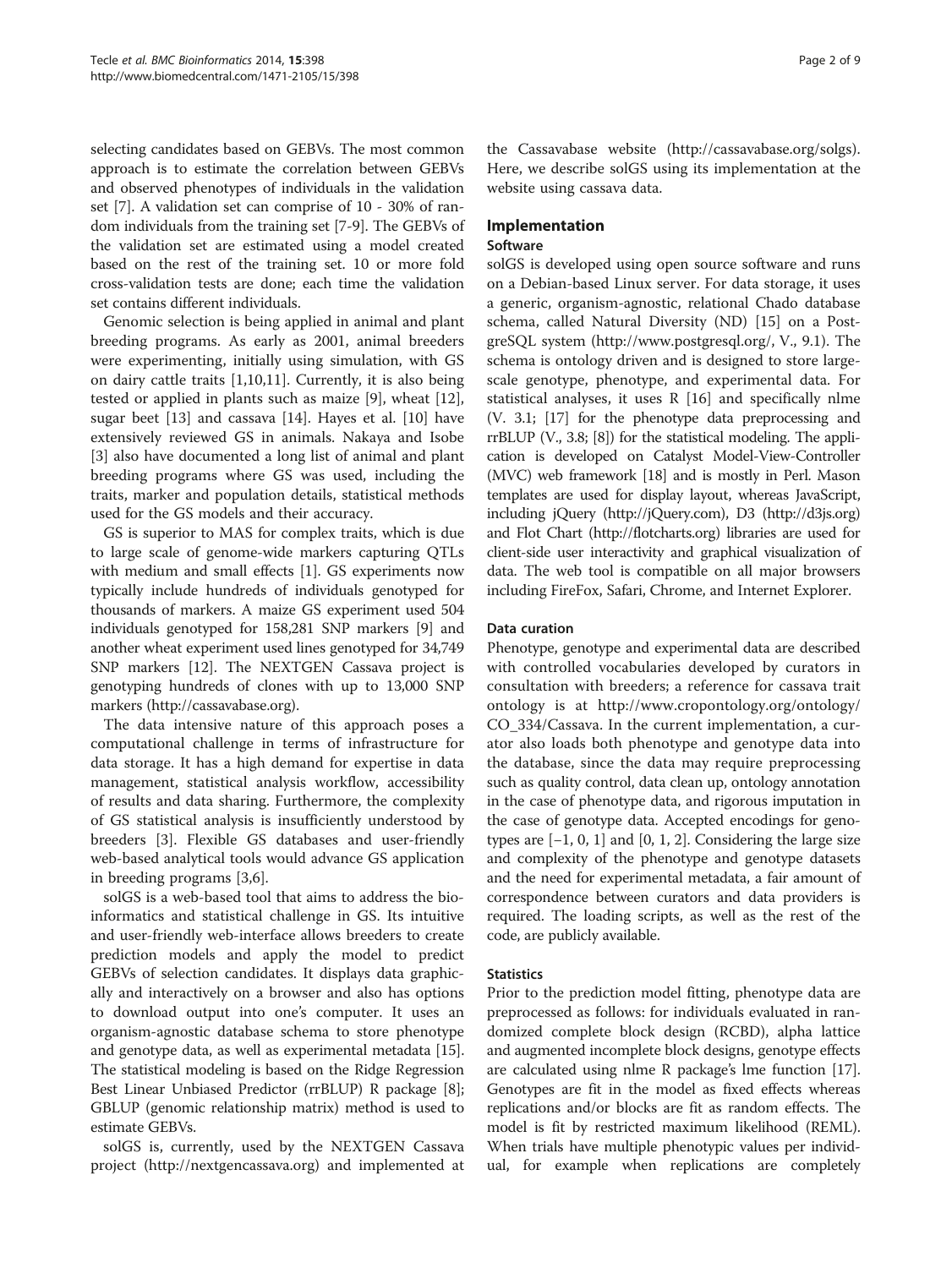randomized or no experimental design was stored in the database for the dataset, or multiple trial datasets were combined, an arithmetic mean for the individual is used. Individuals with missing phenotype values are omitted.

Currently, when multiple trials are selected to combine individuals and create a training population, first genotype effects or arithmetic phenotype mean, depending on the trial design, are calculated for the individuals within each trial. Then the genotype effects or arithmetic means are averaged across trials to create a single phenotype value for each individual.

By default, all missing marker values are imputed using K-Nearest Neighbors (KNN) method, from the Imputation R package (V., 1.3; [http://cran.r-project.org/](http://cran.r-project.org/src/contrib/Archive/imputation/) [src/contrib/Archive/imputation/](http://cran.r-project.org/src/contrib/Archive/imputation/)). However, we have not tested the effect of this method on the accuracy of a model. It is recommended that missing marker values are imputed prior to loading the marker data to the database, as is now practiced on Cassavabase.

The genomic prediction modeling is univariate and based on Ridge Regression Best Linear Unbiased Predictor (RR-BLUP) method [[1\]](#page-7-0), as implemented in the rrBLUP package [[8\]](#page-7-0). The mixed.solve function, a linear mixed-model equation estimates marker effects and GEBVs. GEBVs are derived from the realized (additive) relationship matrix of individuals calculated from marker genotypes. The kinship.BLUP function, GBLUP, which uses mixed.solve, is called to predict GEBVs of selection candidates. Given preprocessing of phenotypes, a simple linear model for RR-BLUP applies:

$$
y = \mu + g + \varepsilon
$$

$$
g \sim N\left(\mathbf{0}, K\sigma_g^2\right)
$$

$$
\varepsilon \sim N\left(0, I\sigma_e^2\right)
$$

Where is the vector of preprocessed phenotypes,  $\mu$  is the population mean,  $g$  is the vector of genetic values, and  $\varepsilon$  is the vector of residuals. K is the additive (realized) relationship matrix calculated from marker genotypes.  $\sigma_{g}^{2}$  and  $\sigma_{e}^{2}$  are the additive genetic and error variances, respectively. The vector of genetic values is the sum of the additive genetic random effects and is assumed to follow a normal distribution. From these parameters, narrow-sense heritability  $h^2$  [\[19](#page-8-0)] is calculated using

$$
h^2 = \frac{\sigma_g^2}{\sigma_g^2 + \sigma_\varepsilon^2}
$$

To estimate model accuracy, a 10-fold cross-validation is performed. The training dataset is randomly divided into 10 equal sets or folds. In ten separate analyses, each fold is used as the validation set while the remaining nine folds are used to train the model. A correlation

analysis between the GEBVs and the observed phenotype values of the validation sets is performed and the average correlation value of the 10 tests estimates the model accuracy.

## **Usage**

solGS is web-based and runs on a central server. After loading the relevant datasets into the database, breeders need only an Internet connection to access the tool, which in this case is hosted at [http://cassavabase.org/](http://cassavabase.org/solgs) [solgs.](http://cassavabase.org/solgs) An intuitive and user-friendly workflow guides breeders to perform the GS modeling, validation, and prediction of GEBVs. With essentially mouse-based input, breeders proceed through the workflow, visualize and download the results. Below, we demonstrate the analysis workflow with three use cases: trait approach, trial approach, and custom list approach (Additional file [1](#page-7-0)).

# Use case 1: Trait approach

#### Creating a prediction model

This approach can be useful, for example, when breeders are about to initiate a breeding program to improve certain traits for a target environment and want to identify breeding material with superior breeding values for the traits to use in parental selection. Assume also that they have no prior knowledge of the trials or locations the traits were evaluated.

In this scenario, breeders can search the database with the names of the traits of interest, one trait at a time, e.g. 'dry matter content', from the tool's homepage (Additional file [1](#page-7-0)A). They will get a list of training populations and trials containing individuals with genotype data and that are phenotyped for the trait of their interest (Additional file [2\)](#page-7-0). In principle, all individuals in a trial with phenotype and genotype data can be used to create the prediction model for the trait. Therefore, they can choose a trial or combination of trials, relevant to their target environment, and include all individuals in fitting the model. As a result, they will get the prediction model, its accuracy value, heritability of the trait, the GEBVs of all the individuals used in the model, additive genetic effects of each marker, and a list of relevant selection populations to which the model can be applied to predict their GEBVs for the trait. The GEBVs, visualized in a scatter plot, can be explored interactively by mousing over or zooming into the plot and downloaded in text format. This is demonstrated in Figure [1,](#page-3-0) which shows an example analysis output from a prediction model for the trait 'dry matter content' evaluated in a cassava training population called 'NaCRRI Cassava Training Population'. Additional diagnostic outputs include descriptive statistics (not shown), scatter and frequency distribution plots of the phenotype data used in the model (Figure [2](#page-4-0)A,B) and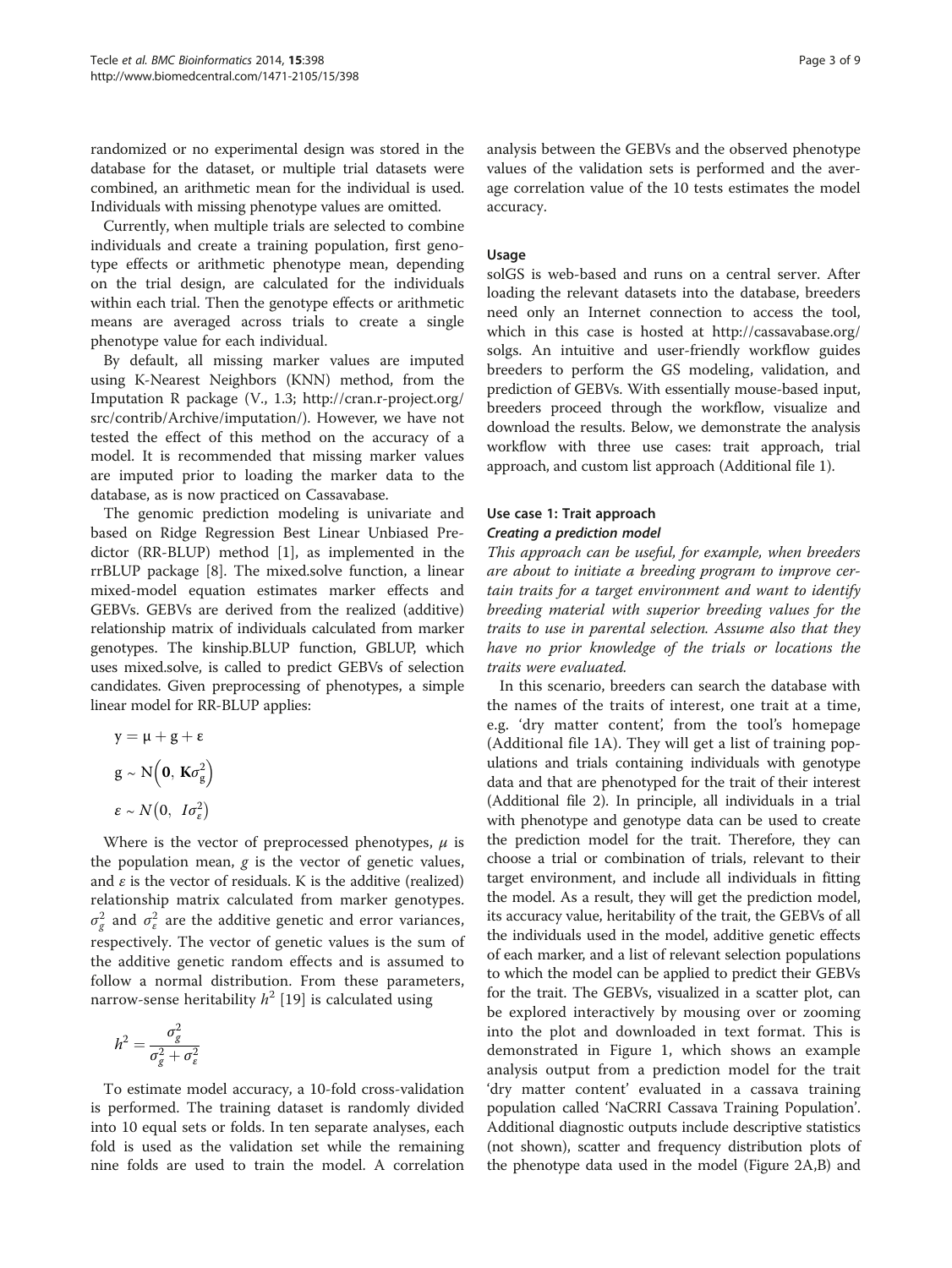

<span id="page-3-0"></span>

scatter plot of the GEBVs against the phenotype values as deviations from the mean (Figure [3](#page-4-0)B).

#### Estimating GEBVs of selection candidates

Suppose the breeders are further in their breeding programs and have selection candidates with genotype data only which are stored in the database. They want to estimate the breeding values of the selection candidates for the trait using a prediction model and advance superior performers to the next cycle of selection using the estimated breeding values.

The first step is to choose a training population and generate a prediction model to use as described above in use case 1.1. Once on the prediction model web page, they will get a list of all relevant selection populations in the database composed of individuals associated with the training population. Only selection populations genotyped by markers matching the ones used to genotype the training population will be shown (Figure 1D). Additionally, if breeders have a custom list of selection candidates, they will programmatically also appear on the prediction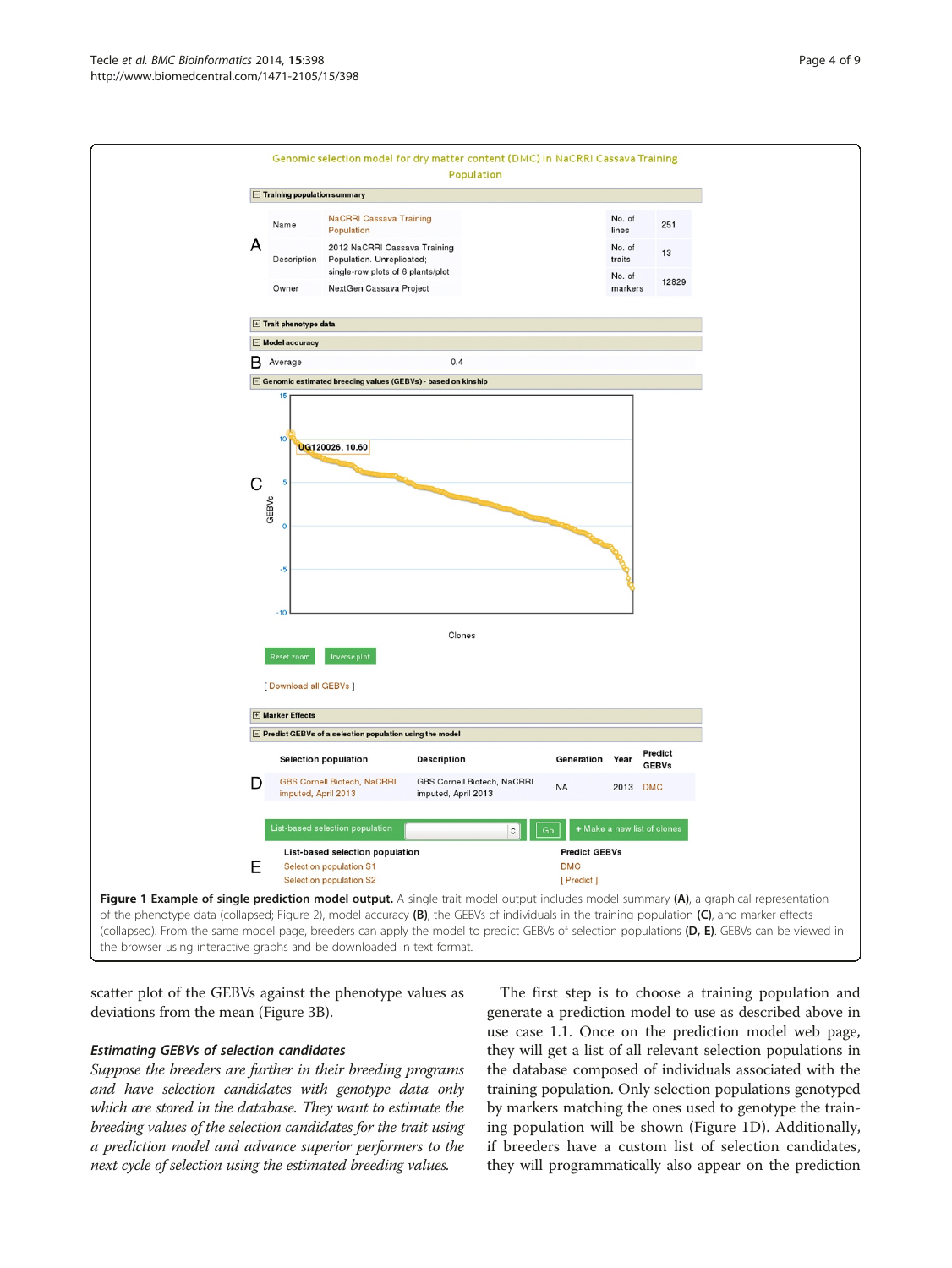<span id="page-4-0"></span>

model web page, when logged in to their user account (Figure [1](#page-3-0)E). To predict the breeding values of all the selection candidates for the trait, they click the population name or the 'Predict' link; a display of the trait name indicates the analysis result is ready, which can be viewed by following the link. The resulting GEBVs of the selection candidates are visualized in a scatter plot and the data can be viewed interactively by mousing over or zooming into the plot. The whole GEBVs dataset is also downloadable in text format.

#### Use case 2: Trial approach Creating a prediction model

This approach is useful when breeders know their traits of interest were phenotyped in one or more trials of a training population. It can be used when they want to search for trials or training populations relevant to their target environment. This approach is also useful when breeders want to estimate GEBVs for multiple traits simultaneously.

For this approach, breeders can browse and select a trial, a combination of trials, or existing training populations in the 'Select a training population or create a new one using one or more trials' section on the homepage of the tool (Additional file [1](#page-7-0)B). If they select multiple trials, individuals from all trials and with common traits phenotyped are combined. Next, a 'training population' webpage, with all traits phenotyped in the chosen trial or common traits in the case of combined trials will be shown (Additional file [3\)](#page-7-0). From this webpage, they can select the trait(s) for which to fit prediction model(s). If they select a single trait, then they will obtain the same model output and workflow to predict GEBVs of selection candidates as shown in use case 1 (Figure [1](#page-3-0)).

If breeders select multiple traits, e.g. traits 'cassava brown streak disease leaf incidence', 'dry matter content', and 'fresh root weight' from the 'NaCRRI Cassava Training Population' (Additional file [3](#page-7-0)), a prediction model for each trait will be created simultaneously. Each model's summary and utility features are presented on a new web interface (Figure [4\)](#page-5-0). On the webpage, a summary of each model including prediction accuracy, trait heritability and a link to the detail page of each model is displayed (Figure [4](#page-5-0)A). Following the links of each trait model, they will see in detail the respective model results and workflow as described in use case 1 (Figure [1\)](#page-3-0).

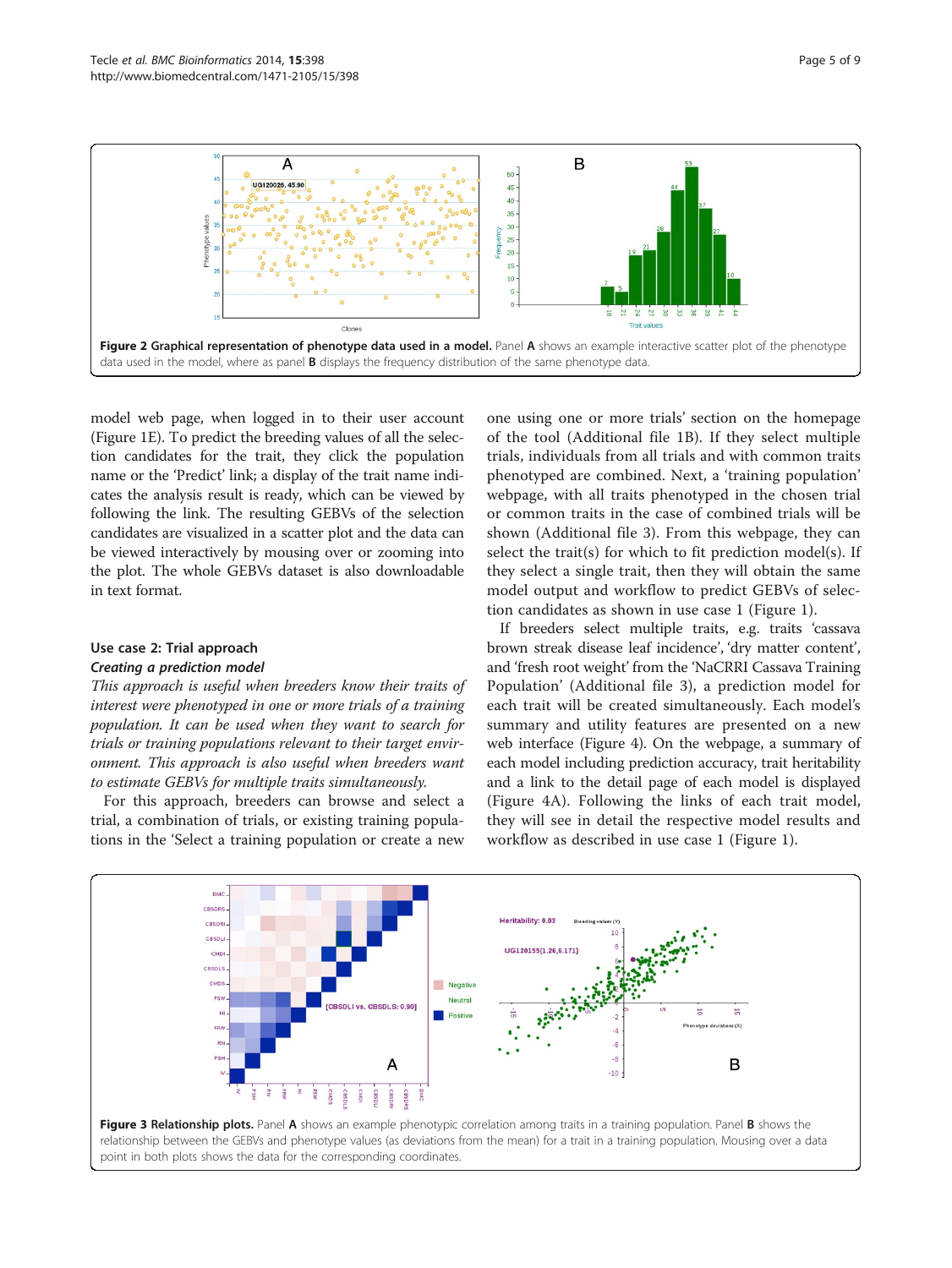<span id="page-5-0"></span>

Also on the multiple models page (Figure 4B,C), breeders will see selection populations on which the models can be applied to, section C is visible only when logged in. This enables them to simultaneously apply all the models on a selection population and estimate GEBVs of the selection candidates for each trait, which adds efficiency and flexibility to the GS process.

From the single trait model page, breeders can obtain the GEBVs of a trait and use it for tandem selection. However, they are most likely to select individuals based on their performance on multiple traits as revealed by a selection index. To facilitate this, when GEBVs are estimated for multiple traits, they can use a selection index calculator (Figure 4D) on the multiple models page. With this tool, they can assign relative weights to each trait, compute the selection index for each individual and download the result.

When planning to improve traits, it is important to know if there are correlations between the traits of importance. This can help in understanding how selection of one trait can influence the selection of another trait. Hence, phenotypic correlation coefficients (Figure [3A](#page-4-0)) are computed for traits evaluated in a trial and graphically presented. By mousing over coordinates in the correlation heatmap breeders can learn the strength and magnitude of the relationship between any pair of traits.

#### Use case 3: Custom lists approach

In the above two cases, when building a GS model a whole set of individuals from a trial or multiple trials is used. There are scenarios, however, when breeders may want to cherry-pick individuals evaluated in a trial or multiple trials and create a prediction model based on the custom list of select individuals. Alternatively, breeders may want to apply a prediction model and estimate GEBVs for a custom list of selection candidates.

On Cassavabase, a 'Lists' tool (not shown) allows breeders to compose custom lists of individuals, which can be used for training and selection populations. The lists are stored in the users account and persist between log-ins. The individuals for a training population can be selected on an observation unit basis, e.g., their plot identifier, whereas for the selection candidates the genotype name can be used. To build a prediction model using a training population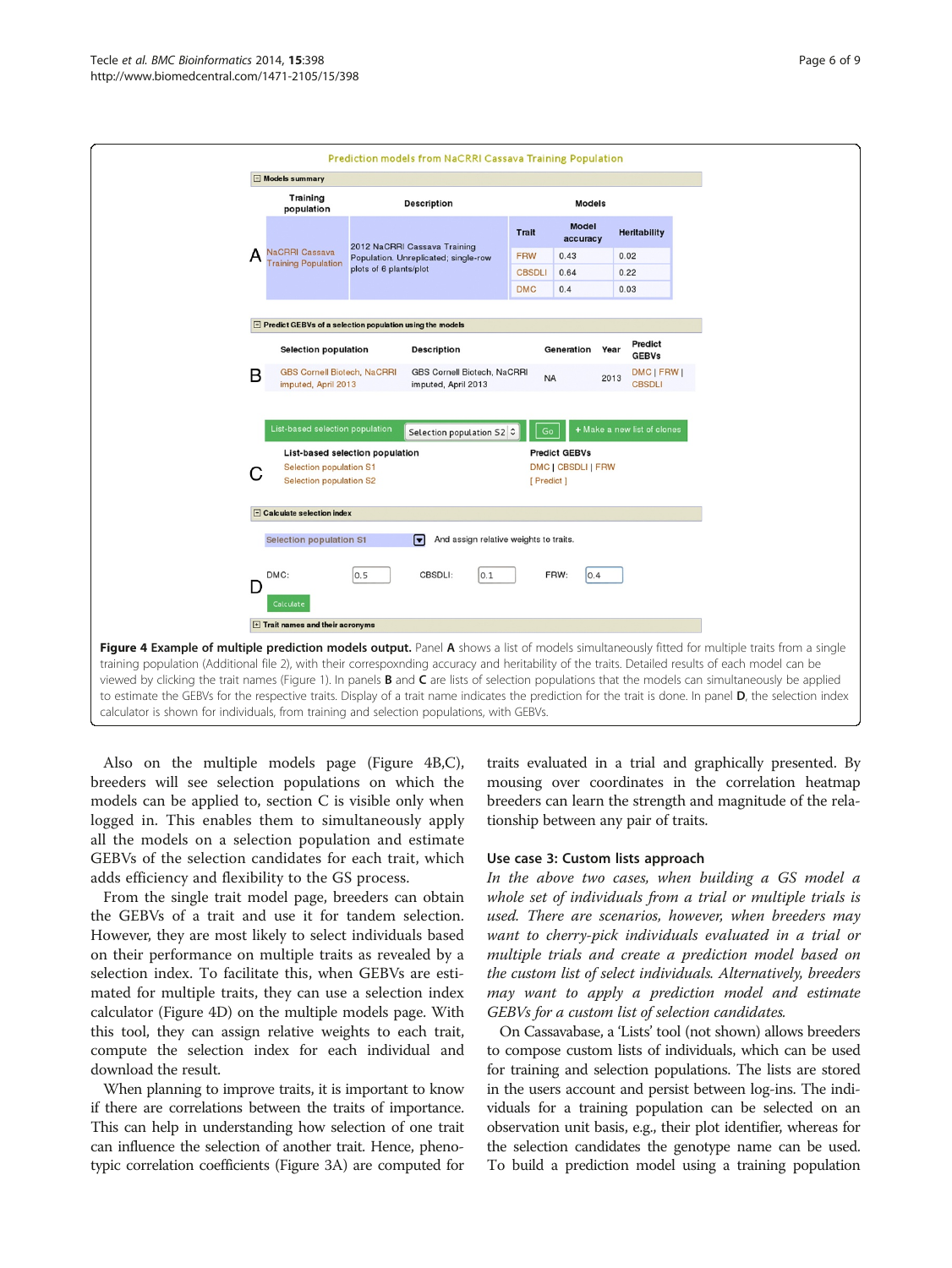from a custom list as input, breeders can go to the 'Select a list-based training population or create new' section on the GS tool home page (Additional file [1](#page-7-0)C). Once they select a custom training population, a list of traits evaluated on the custom training set will be shown. They can then individually or simultaneously fit prediction model(s) for their selected trait(s). The rest of the workflow for this approach is as described in use case 2 for the trial approach.

Prediction of GEBVs for a custom list-based selection population is the same as for trial based selection populations as described above in use case 1 and 2. To estimate GEBVs of a custom list-based selection population, they can go to a relevant model(s) output page, where their custom selection population will be shown, and apply the model(s).

#### Results and discussion

solGS makes GS data management, analysis, visualization and sharing user-friendly and efficient for breeders, as demonstrated using its implementation on the [http://](http://cassavabase.org/solgs) [cassavabase.org/solgs](http://cassavabase.org/solgs). The application depends on a generic, flexible, data storage relational database schema that can make the tool relevant in any breeding program implementing the GS approach. Once relevant data is in the database, data analysis, visualization and sharing is a matter of point-and-click on an intuitively designed workflow.

The tool provides three approaches to choose a training population for fitting a prediction model. (1) With a trait in mind but little knowledge about what individuals were genotyped and phenotyped for the trait or in what trials they were phenotyped, breeders can search the database using the trait name and use the individuals in one or more relevant trials to build the prediction model for the trait. (2) Alternatively, they can browse the list of trials with phenotype and genotype data and select one or more trials relevant to their target environment or selection candidates. (3) Additionally, they can also compose and use a custom list of individuals, known to have phenotype and genotype data in the database. Approaches 2 and 3 are more efficient options in that breeders can (i) see all traits evaluated in the chosen trial(s) and study their correlation and thus decide efficiently on what traits to focus, (ii) build models for multiple traits at once, (iii) simultaneously apply multiple models on selection candidates to predict their GEBVs for the respective traits, and (iv) use the built-in selection index calculator.

Breeders at later stages of selection cycles predict GEBVs for their selection candidates by first deciding on what training population to use for the prediction model fitting as described above. Once the model(s) are generated, on the model page they will automatically see the relevant selection populations listed. A click on a selection population predicts and generates the GEBVs of the candidates using the model(s).

The graphical representation of data in the browser enables breeders to interactively explore the input and output of a model. The analysis result is also downloadable in text format.

Several statistical models are used for genomic prediction, including RR-BLUP, BayesA, BayesB [\[1](#page-7-0)], and Bayesian LASSO [\[20\]](#page-8-0). Lorenz et al. [\[21](#page-8-0)] have reviewed the differences among the models including their effects on prediction accuracy. Yi and Jannink [[22](#page-8-0)] suggest a multivariate approach for genomic selection of multiple traits to improve prediction accuracy on low heritability traits genetically correlated to high heritability traits. Currently, the solGS tool implements a univariate RR-BLUP method, which is the most common method [\[9\]](#page-7-0).

There are some public efforts to build bioinformatics infrastructure for GS. A United States Department of Agriculture (USDA) database stores only genotype data of dairy cattle from a single SNP array for use in genomic selection and animal tracking [\[23\]](#page-8-0). The Triticeae Coordinated Agricultural Project (T-CAP), USDA, is developing a web portal [\(http://triticeaetoolbox.org/\)](http://triticeaetoolbox.org/) for accessing and analyzing GS data for barley and wheat generated by the project. An International Crops Research Institute for Semi-Arid Tropics (ICRISAT) project is also developing a desktop application called ISMU 2.0 for SNP and GS analysis with methods including RR-BLUP, Bayesian and Random Forest methods [[24](#page-8-0)]. However, the application is for local use only and depends on the user's computer file system for data storage. This limitation creates challenges in a long-term storage, community access, analysis and data sharing. Also often, project-centric web-portals that use custom-designed database schemas are difficult to adapt to new projects.

solGS relies on a generic, modular, flexible database schema for all GS data storage that can be employed for any organism. The schema is developed by a community of curators from several public databases and is already implemented by the Solanaceae Genomics Network [\[25](#page-8-0)], Cassavabase ([http://cassavabase.org\)](http://cassavabase.org), Genome Database for Rosaceae (GDR; [[26](#page-8-0)], Citrus Genome Database [\(www.](http://www.citrusgenomedb.org) [citrusgenomedb.org](http://www.citrusgenomedb.org)), Cool Season Food Legume Genome Database [\[27](#page-8-0)], VectorBase [\[28](#page-8-0)] and KnowPulse ([http://](http://knowpulse2.usask.ca/portal/) [knowpulse2.usask.ca/portal/\)](http://knowpulse2.usask.ca/portal/). Therefore, the solGS web application can be integrated easily into websites that use the ND database schema as backend for their data storage.

The application can serve as a medium for community data and knowledge exchange, similar to the functioning of the SGN community annotation [[29](#page-8-0)] and QTL analysis and linking to genomes tools [[30](#page-8-0)]. Depending on data access privileges, solGS can facilitate web access and exchange of data on breeding material among a community of researchers. Sharing GS output can be done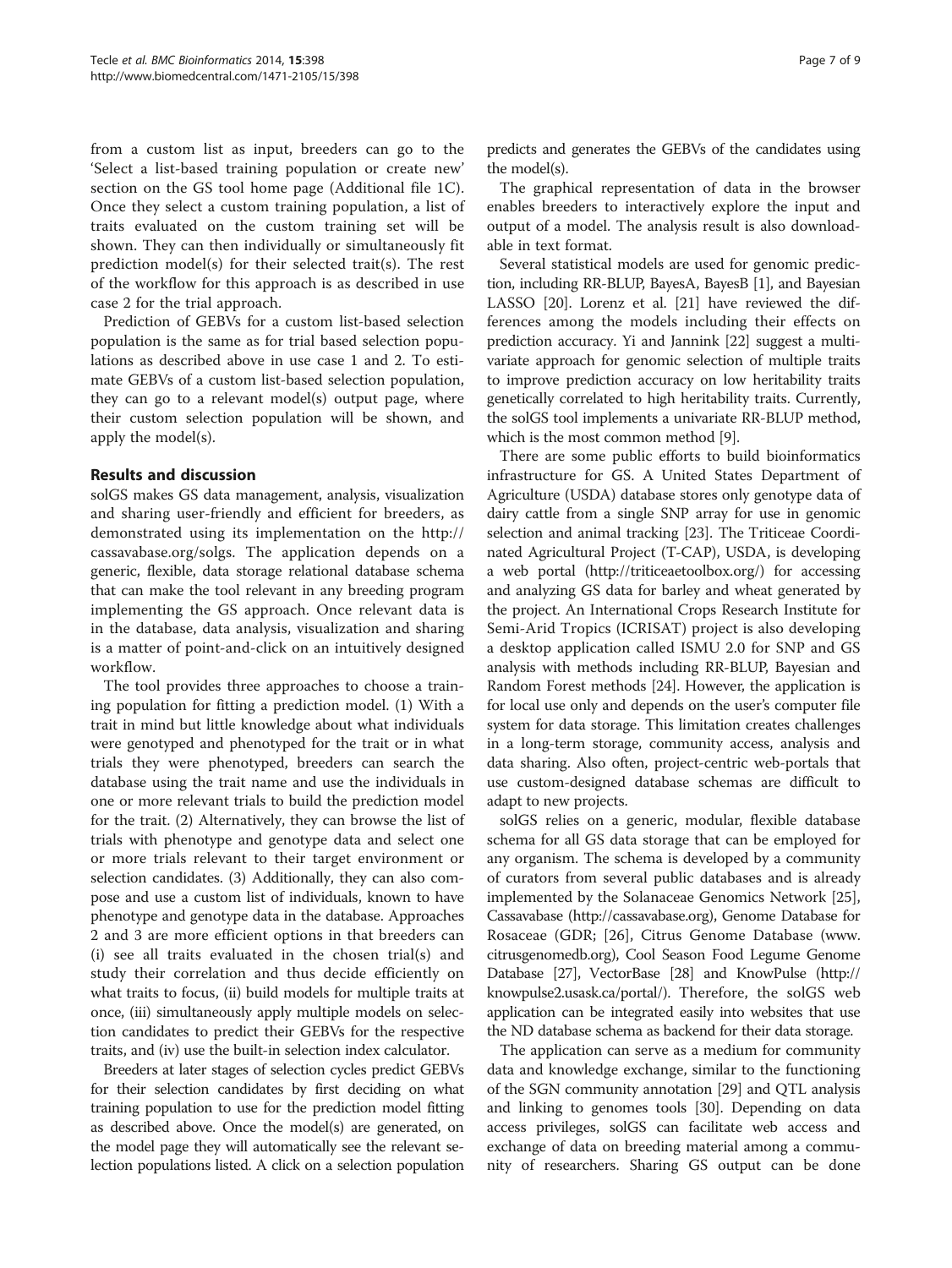<span id="page-7-0"></span>conveniently through exchanging model output page links or data downloads.

In the near future, we plan to integrate more features into the application to enhance the decision-making efficiency and capability of GS breeders. We will calculate superior progeny values of individuals based on expected mean values of progenies, expand the univariate RR-BLUP modeling into multivariate analysis, and run genetic correlation analysis and principal component analysis of individuals based on their genotypes. Depending on the availability of R packages, we will add more modeling options such as the Bayesian methods and supervised classification algorithms. We will add algorithms to preprocess phenotype data from experimental designs newly added to the database. We will write a comprehensive user manual and tutorials. To speed up the prediction process, we will parallelize analyses.

# Conclusions

solGS is a web-based tool for genomic selection. It has an intuitive workflow for choosing a training population on which to fit a prediction model and estimating GEBVs of selection candidates. Model input and output is visualized graphically and can be interactively explored or downloaded in text format. Its dependence on the generic, flexible, Chado ND database schema, for its data storage system, makes the tool adaptable to wide range of GS breeding programs.

#### Availability and requirements

- Project name: solGS, Genomic selection tool.
- Project home page: [http://github.com/solgenomics;](http://github.com/solgenomics) [http://cassavabase.org/solgs.](http://cassavabase.org/solgs)
- Operating system(s): Platform independent.
- Programming language: R, Perl, Mason, JavaScript, D3
- -Other requirements: Internet connection, a browser.
- Any restrictions to use by non-academics: None.

# Additional files

[Additional file 1:](http://www.biomedcentral.com/content/supplementary/s12859-014-0398-7-s1.png) solGS homepage: web-interfaces for choosing a training population to create a genomic prediction model. From the tool's homepage breeders decide what individuals to use in their models in three ways. The first method, shown in panel A, uses a trait name to search the database for individuals phenotyped for that trait and select the individuals from any number of trials (Additional file 2). A second way (panel B) is to search for a training population or trials of interest and use the set of individuals evaluated in a trial or combination of trials. A third way (panel C) is to make a custom list of individuals using Cassavabase's 'List' feature.

[Additional file 2:](http://www.biomedcentral.com/content/supplementary/s12859-014-0398-7-s2.png) Example of a list of trials in all of which a given trait was phenotyped. When breeders search using a trait name for phenotyped individuals to create a training population and use in a prediction model, they get a list of relevant training populations or trials. All Individuals from a trial or combination of trials can be used.

[Additional file 3:](http://www.biomedcentral.com/content/supplementary/s12859-014-0398-7-s3.png) Example of training population detail page. From a training population's page, breeders can select any number of traits and simultaneously fit models for them. They can also study the phenotypic correlation among the traits (Figure [3A](#page-4-0)).

#### Competing interests

The authors declare that they have no competing interests.

#### Authors' contributions

IYT conceptualized, designed and developed the algorithms, workflow and interface for the analysis and drafted the manuscript. JDE and NM wrote genotype and phenotype data loading scripts and loaded the data to the database. CE, IYR, PK, and RK provided data for training the tool. JLJ provided scientific advice. LAM oversaw the development of the tool. All authors contributed in discussions and approved the final draft of the manuscript.

#### Acknowledgements

This work was supported by the NEXTGEN Cassava project, through a grant to Cornell University by the Bill & Melinda Gates Foundation and the UK Department for International Development. We thank Hale Ann Tufan, the NEXTGEN Cassava project manager, for making the discussions possible. We thank to all members of the Cassava project who contributed in many ways. We thank Suzy Strickler for proofreading the manuscript. We thank the anonymous reviewers for their constructive suggestions.

#### Author details

<sup>1</sup> Boyce Thompson Institute for Plant Research, Cornell University, Ithaca, NY USA. <sup>2</sup>National Root Crops Research Institute (NRCRI), Umudike, Nigeria.<br><sup>3</sup>International Institute of Tropical Agriculture (IITA), Ibadan Ovo State. <sup>3</sup>International Institute of Tropical Agriculture (IITA), Ibadan, Oyo State, Nigeria. <sup>4</sup>National Crops Resources Research Institute, Kampala, Uganda.<br><sup>5</sup>USDA-ARS, Robert W. Holley Center for Agriculture and Health Cornell <sup>5</sup>USDA-ARS, Robert W. Holley Center for Agriculture and Health, Cornell University, Ithaca, NY, USA.

#### Received: 12 July 2014 Accepted: 26 November 2014 Published online: 14 December 2014

#### References

- 1. Meuwissen TH, Hayes BJ, Goddard ME: Prediction of total genetic value using genome-wide dense marker maps. Genetics 2001, 157(4):1819–1829.
- 2. Goddard ME, Hayes BJ: Genomic selection. J Anim Breed Genet 2007, 124(6):323–330.
- 3. Nakaya A, Isobe SN: Will genomic selection be a practical method for plant breeding? Ann Bot 2012, 110(6):1303–1316.
- 4. Jannink JL, Lorenz AJ, Iwata H: Genomic selection in plant breeding: from theory to practice. Brief Funct Genomics 2010, 9(2):166-177.
- 5. Elshire RJ, Glaubitz JC, Sun Q, Poland JA, Kawamoto K, Buckler ES, Mitchell SE: A robust, simple genotyping-by-sequencing (GBS) approach for high diversity species. PLoS One 2011, 6(5):e19379.
- 6. Heffner EL, Sorrells ME, Jannink J: Genomic selection for crop improvement. Crop Sci 2009, 49:1–12.
- 7. Ornella L, Perez P, Tapia E, Gonzalez-Camacho JM, Burgueno J, Zhang X, Singh S, Vicente FS, Bonnett D, Dreisigacker S, Singh R, Long N, Crossa J: Genomic-enabled prediction with classification algorithms. Heredity (Edinb) 2014, 112:616–626.
- 8. Endelman JB: Ridge regression and other kernels for genomic selection with R package rrBLUP. Plant Genome 2011, 4:250–255.
- 9. Crossa J, Beyene Y, Kassa S, Perez P, Hickey JM, Chen C, de Los Campos G, Burgueno J, Windhausen VS, Buckler E, Jannink JL, Lopez Cruz MA, Babu R: Genomic prediction in maize breeding populations with genotyping-bysequencing. G3 (Bethesda) 2013, 3(11):1903–1926.
- 10. Hayes BJ, Bowman PJ, Chamberlain AJ, Goddard ME: Invited review: genomic selection in dairy cattle: progress and challenges. J Dairy Sci 2009, 92(2):433–443.
- 11. VanRaden PM, Van Tassell CP, Wiggans GR, Sonstegard TS, Schnabel RD, Taylor JF, Schenkel FS: Invited review: reliability of genomic predictions for North American Holstein bulls. J Dairy Sci 2009, 92(1):16–24.
- 12. Poland J, Endelman J, Dawson J, Rutkoski J, Wu S, Manes Y, Dreisigacker S, Crossa J, Sánchez-Villeda H, Sorrells M, Jannink J: Genomic selection in wheat breeding using genotyping-by-sequencing. Crop Sci 2012, 5(3):103–113.